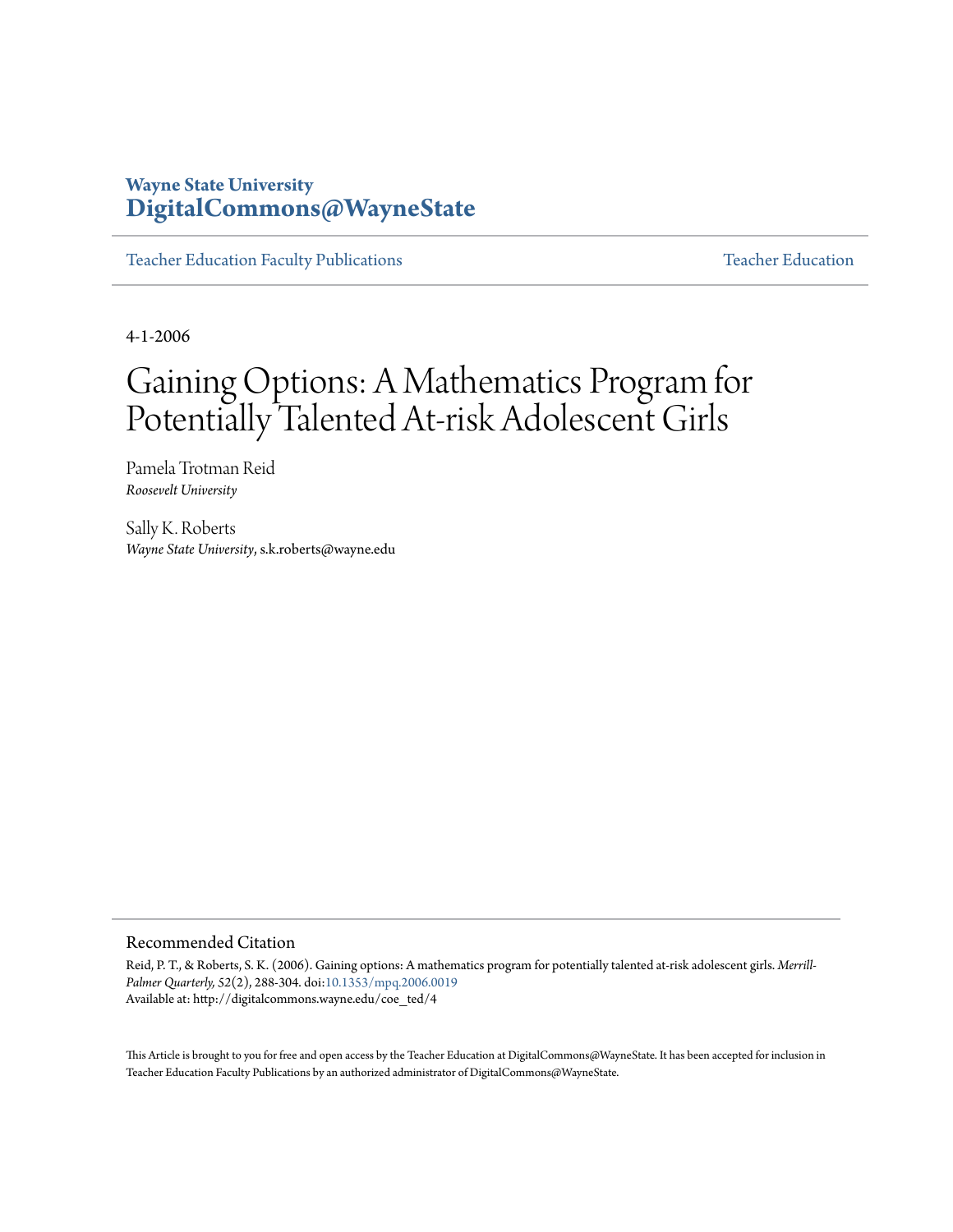# Gaining Options: A Mathematics Program for Potentially Talented At-risk Adolescent Girls

Pamela Trotman Reid, *Roosevelt University* Sally K. Roberts, *Wayne State University*

> In response to indicators that a decline in interest in mathematics occurs among girls-particularly those from low-income and minority groups--during middle school, the GO-GIRL (Gaining Options: Girls Investigate Real Life) program was designed to help potentially talented at-risk girls. The program aimed to build mathematical confidence, skills, and conceptual understanding by integrating mathematics and social science research in a single-sex, technology-rich environment supported by university student mentors. The program targeted seventh-grade urban girls from public and private schools. Participants met over the course of ten Saturdays to learn research methods, computer skills, mathematics, and descriptive statistics. Quantitative data from the girls indicate that participants demonstrated greater confidence in their mathematics ability and increased mathematics achievement after the program. Qualitative data confirmed these findings and supported the contention that multiple factors play a role in fostering girls' interest in studying mathematics and science.

Research on gender and ethnic bias chronicles declines in American students' attitudes toward and achievement in mathematics and science, both from the 1960s to the present and from the early grades to high school (Eccles, 1997; Riley, 1997). Indeed, the drop in achievement and interest

Pamela Trotman Reid, Provost and Executive Vice President; Sally K. Roberts, Teacher Education Division.

The project described in this article was supported in part by the National Science Foundation (Grant No. 0114683). We are grateful for the assistance and support of our colleagues and students at the University of Michigan Institute for Research on Women and Gender and at the Wayne State University College of Education. We also appreciate the participation of all the girls, families, and teachers.

Correspondence should be directed to Pamela T. Reid, Office of the Provost, Roosevelt University, 430 S. Michigan Avenue, Chicago, IL 60605. E-mail: preid@roosevelt.edu

*Merrill-Palmer Quarterly,* April 2006, Vol. 52, No. 2, pp. 288-304. Copyright © 2006 by Wayne State University Press, Detroit, Ml 48201.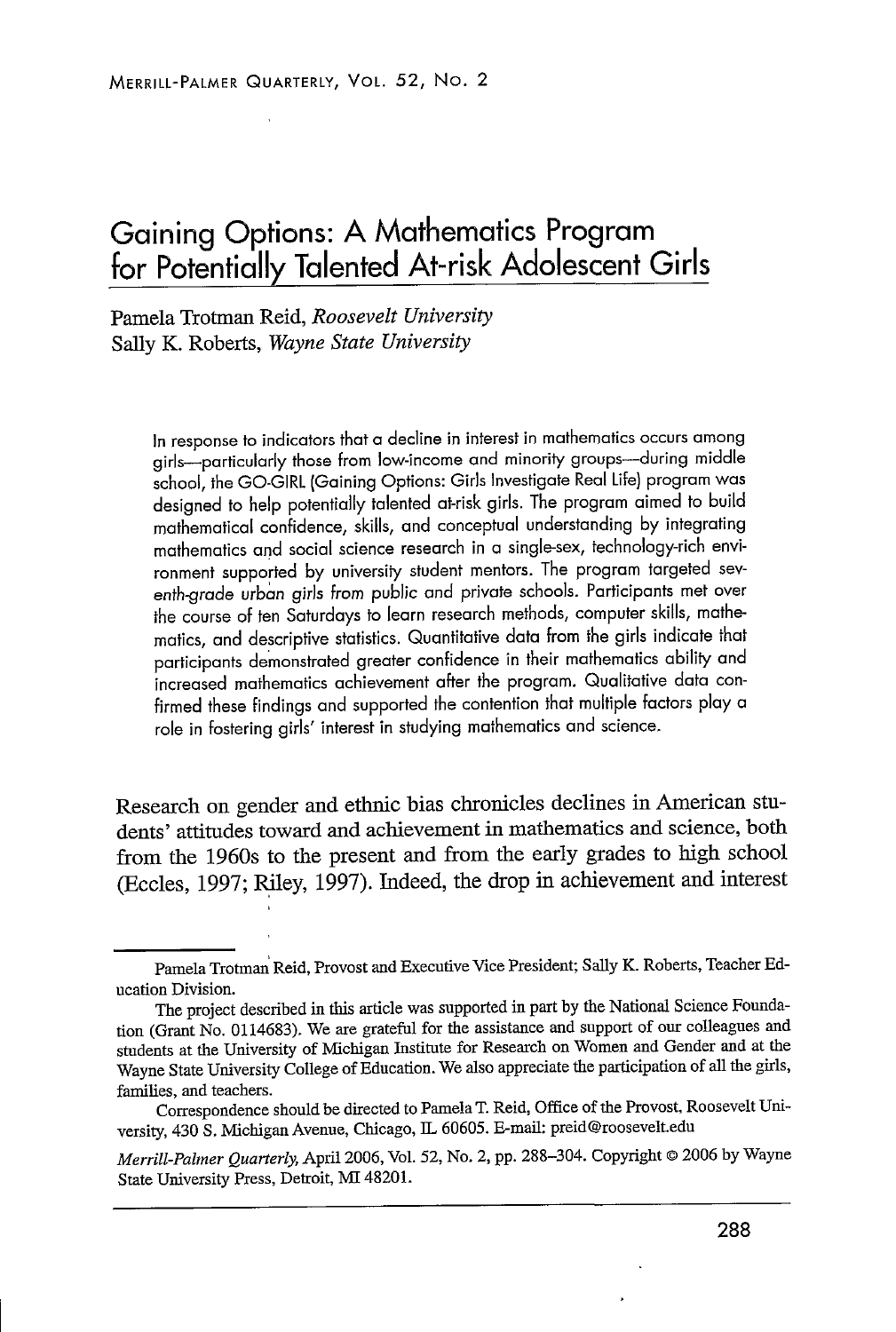from the early grades to high school is greater for female and minority students than for other students. This is particularly troublesome given research showing that students' subjective task-values of subject matter influence achievement-related behaviors such as performance and course selection (Eccles et al., 1983). While various researchers have shown that interest and achievement in mathematics and science are comparable before middle school (Brush, 1979; Gilbert, 1996), by eighth grade there are differences by sex and ethnicity for interest in, achievement in, and aspirations for fields that depend on mathematics (Bae, Smith, Pratt, & National Center for Education Statistics, 1997; Campbell, 1995).

Differential interest in mathematics between male and female students is found among students participating in science, mathematics, and engineering summer camps (J. D. Lee, 1998). By high school, girls and minority students, to a much greater extent than boys and White students, self-select out of higher-level, "academic track" mathematics and science courses such as calculus and chemistry (Clewell, Anderson, & Thorpe, 1992). Gender gaps and ethnic differences also persist through high school on "high stakes" tests such as the SAT and statewide achievement tests. Many African American, Latino, and Native American girls consistently score below many White girls (College Board Online, 1997). To narrow these gaps and ensure success for all students, interventions need to reach and encourage girls, especially those from ethnic minority backgrounds, before they enter high school.

#### *Gender Gaps in Mathematics and Science*

The increased demand for sophisticated technological skills in the workplace underscores the importance of educating all students to high levels of scientific, mathematical, and technological literacy, yet women continue to be underrepresented in mathematics, science, and engineering careers in the United States. The National Science Foundation issued a report in 2000 that examined participatory changes in these fields, using the most recent data available (from 1997). That year, while females comprised 46% of the total U.S. labor force, only 22.8% of all scientists and engineers were women. Further, within these fields, women were concentrated in the life and social sciences, with females comprising 63% of all psychologists and 42% of biologists, compared with 10% of physicists and astronomers and 9% of engineers (National Science Foundation, 2000).

Gender differences in participation and performance also exist at the undergraduate level (Hill, 2002). Interestingly, the differential participa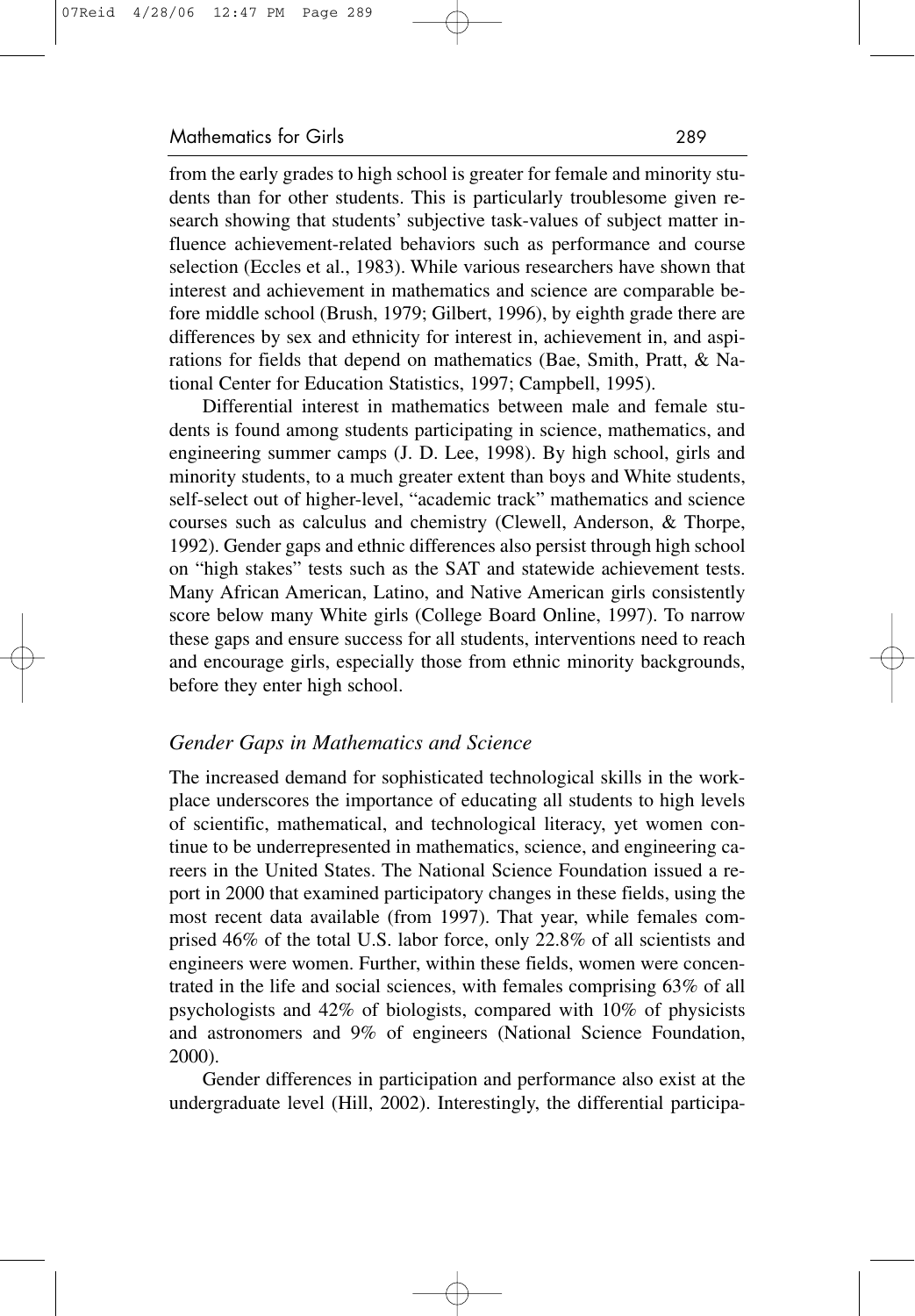tion occurs despite similar course-taking patterns in high school for many higher-level mathematics and science courses, such as calculus and chemistry (National Science Board, 2003). Although some might argue that the gender gap is relatively small, the differences in the average SAT-M scores of Talent Search boys and girls translate into sex differences in the composition of the accelerated summer courses, which indicates that proportionately fewer girls qualify as the cutoff rises (Rebhorn & Miles, 1999).

Some researchers have concluded that differential performance on high-stakes tests despite similar course-taking might suggest differences in ability to do abstract mathematics. However, other research findings suggest that factors such as the instructional approach (Hoffmann & Haussler, 1998), parents' and teachers' expectations of females versus males (Eccles et al., 1983; Gavin & Reis, 2003), and personal belief systems (e.g., confidence, attribution style, belief in usefulness of mathematics) contribute to these differences (Fennema, 1996; Wigfield & Eccles, 2002). Whatever factors may operate, it is clear that the majority of the students who enter postsecondary education will be required to study college-level mathematics, with mathematics as a discipline serving as a "filter" to success regardless of choice of college major (National Research Council, 1989).

The middle school years are particularly important for addressing gender differences in interest and confidence for mathematics and science. For girls the drops in these areas occur before actual academic grades or achievement test scores decline. For this reason, our project focuses on these school years. Seventh-grade girls firmly located in middle school are situated at a critical developmental stage with respect to their biological maturation. Additionally, these girls often experience significant changes with respect to their social roles in the family and with peers.

#### *Intervention Domains*

*Role models and mentors.* Over the years, the lack of women in advanced scientific arenas means few role models or mentors exist for girls and young women (Eccles, 1984; Kardash, 2000; Kota, 2001; Leder, 1992). In response to the many factors impeding girls' development in mathematics and sciences, a mathematics program was developed to include role models for adolescent girls. The opportunity to interact with role models who could encourage and inspire an interest in mathematics was seen as critical. Female scientists were invited to meet with girls, to lecture to them, and to provide them with stories of their own career development from girlhood to scientist status. The program we developed also included female mentors—that is, university students with competencies in math and science. The student mentors served as teachers to help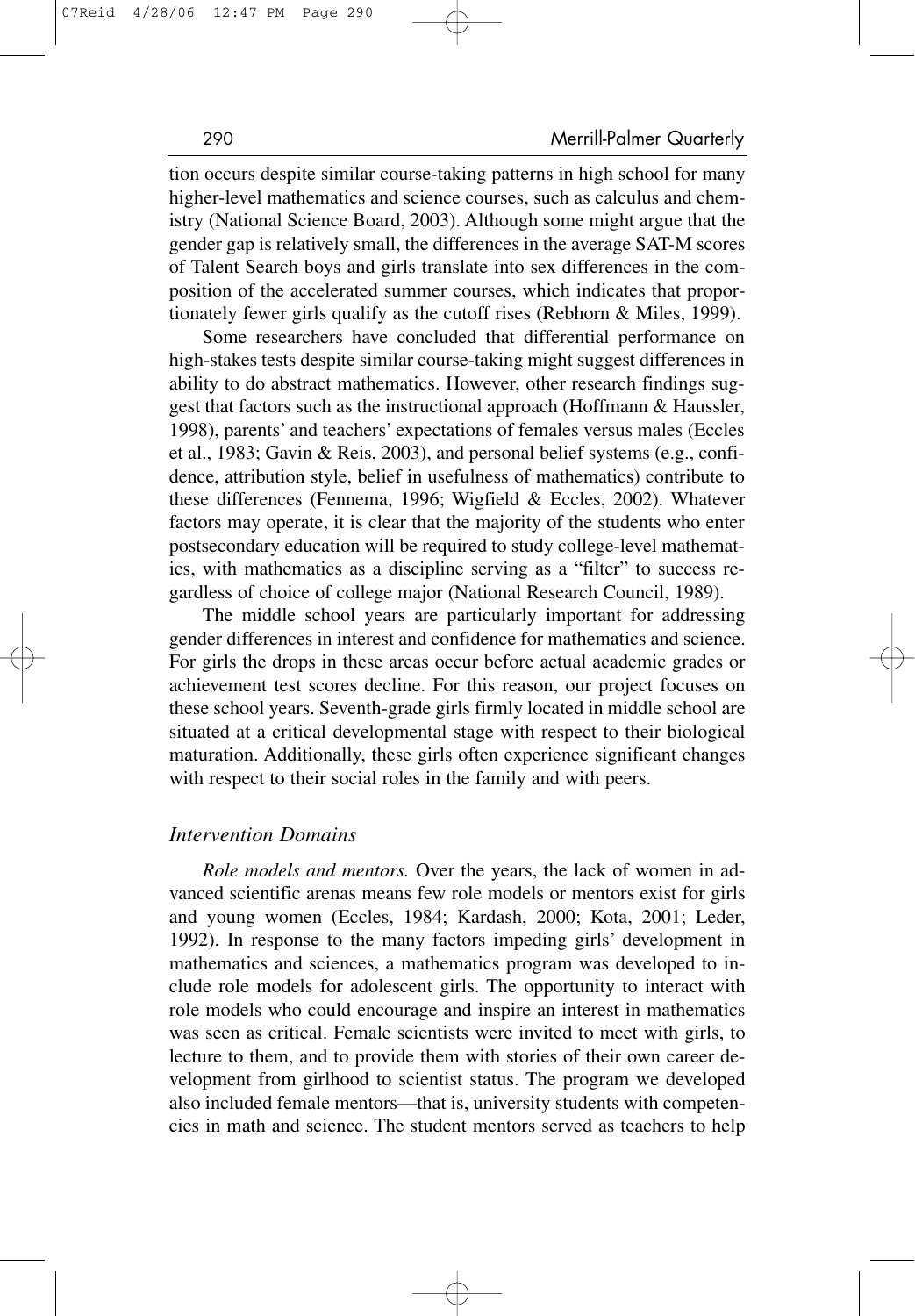the girls develop an interest in and comfort with mathematics and scientific reasoning.

*Curricular developments.* Gender gaps in mathematics have also been addressed through curricular changes. For example, nationally supported programs have developed new approaches to teaching mathematics and sciences to girls (National Science Foundation, 2000, 2002), course materials have been designed to directly address girls' interests, classroom strategies have been developed to enhance girls' participation, and attention has been directed toward enhancing girls' self-esteem (Cooper, Hall, & Huff, 1991; Sprinthall & Scott, 1989). Each single strategy has met with some success, yet an optimal intervention may require more than one shift in the learning environment. One successful effort was a pilot program, Using Mathematics: Girls Investigate Real Life (UM-GIRL), which Reid and Stewart developed as a summer program (2002). This intervention program employs multiple factors operating simultaneously to enhance the learning intervention.

# *Potentially Talented At-risk Girls*

Given the challenges existing in schools and in society, it may be said that all girls are at risk for failing to develop interest in mathematics and science. As previously indicated, the challenges are even greater for African American and Latino girls and also for White girls from low-income families. It may also be inferred that single-parent families—that is, families experiencing divorce or separation—offer additional risk factors for educational problems and serve to exacerbate adolescent struggles with gender roles and career explorations.

The primary goal of our intervention program, therefore, was to engage at-risk girls who were potentially talented in mathematics. The program was intended to increase their feelings of competency in mathematics and thereby increase their persistence in math-related courses. Our decision was grounded in research reporting that even talented girls do not achieve their potential in mathematics. Other researchers corroborate the notion that many mathematically talented females perform at levels that are not commensurate with their abilities (Kusimo, Carter & Keyes, 1999; Reis, 1987; Reis & Callahan, 1989). The program ultimately was intended to increase the likelihood that girls will pursue math-related career options.

# *Program Description*

Faculty and staff from two research universities collaboratively developed the program Gaining Options: Girls Investigate Real Life (GO-GIRL), a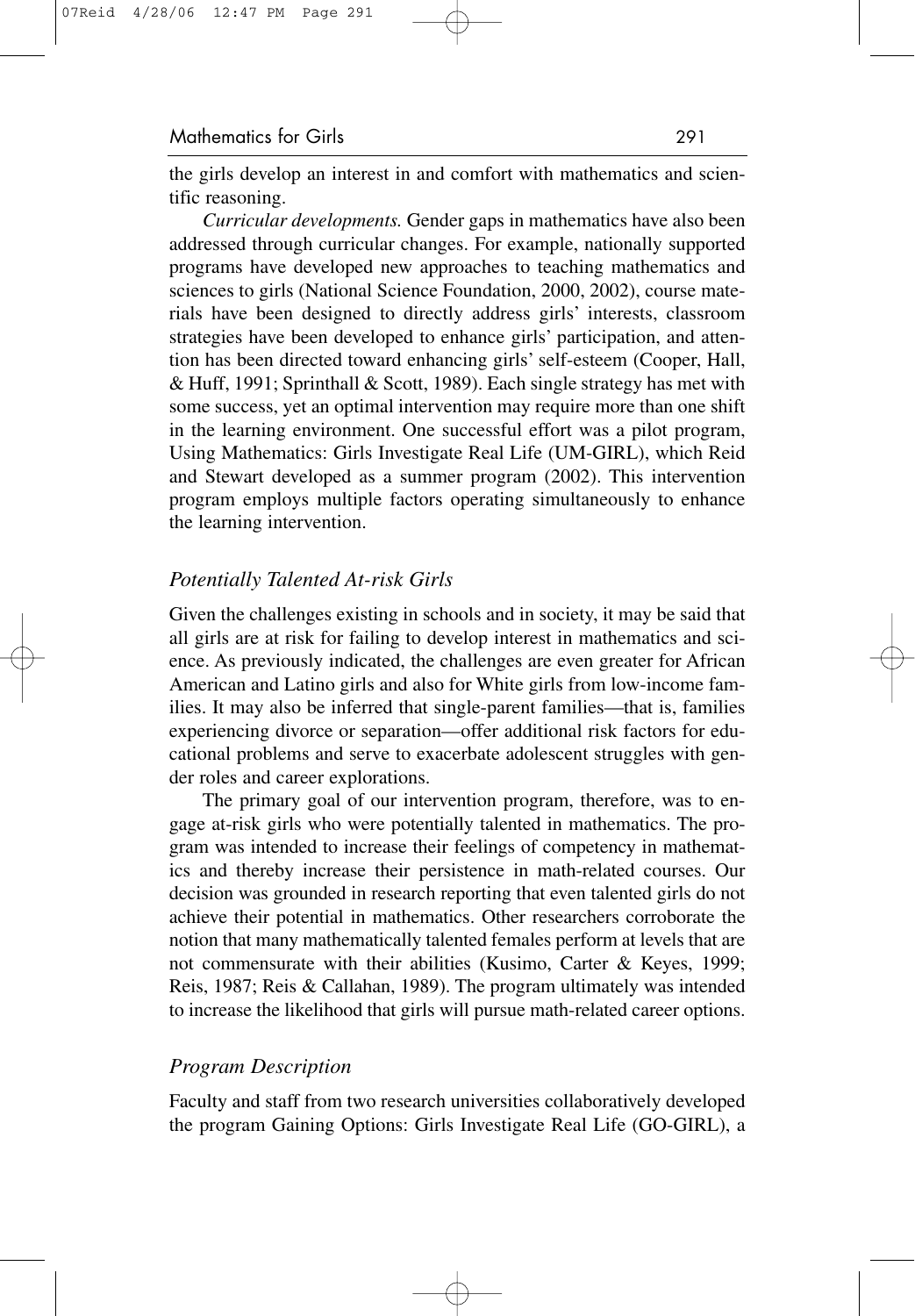|           | GO-GIRL Day by Day                                                                    |
|-----------|---------------------------------------------------------------------------------------|
| Day $1:$  | Introduction to GO-GIRL and Inquiry Process                                           |
| Day $2$ : | <b>Ethical Research and Asking Research Questions</b>                                 |
| Day $3:$  | <b>Writing Survey Questions</b>                                                       |
| Day 4:    | Introduction to Descriptive Statistics and Field Trip to Undergraduate Library        |
| Day $5:$  | Descriptive Statistics and Using the Graphing Calculator                              |
| Day 6:    | Field Trip to University of Michigan                                                  |
| Day $7:$  | Types of Graphs and Using Graphs to Answer Research Questions                         |
| Day 8:    | Making Inferences, Communicating Results, and Field Trip to WSU School<br>of Pharmacy |
| Day 9:    | Putting It All Together: Working on Final Projects                                    |
| Day 10:   | Presentation of Final Projects and GO-GIRL Graduation                                 |

**Figure 1.** Typical schedule for the 10-week sessions

math enrichment program for seventh-grade girls. Based on several years of experience (Reid & Stewart, 2002), it was expected that linking mathematics activities to the social sciences research methods would engage girls' interest. Thus, an intervention program was designed to include role models and university student mentors to encourage student success as measured by a skills test, persistence in the program, and attitudes toward mathematics.

The program activities were held across ten consecutive Saturdays on the campus of a major research university. Parents were responsible for transporting girls to the program site, where participants received snacks and lunch free of charge. Girls were given graphing calculators to use and keep upon program completion. During the program the participants utilized a laptop computer laboratory and had the opportunity to tour several campus sites.

Each Saturday, program activities included mathematics and scientific reasoning skills, statistical concepts, data literacy and analysis, and the exploration of math-related careers. Mentors were responsible for designing and teaching mini skill-building lessons for their team of girls based on the results of mathematics skills pre-tests for their individual group of girls. A typical program day began at 9:00 a.m., concluded at about 2:30 p.m., and incorporated both whole group and teamwork. The course of study for the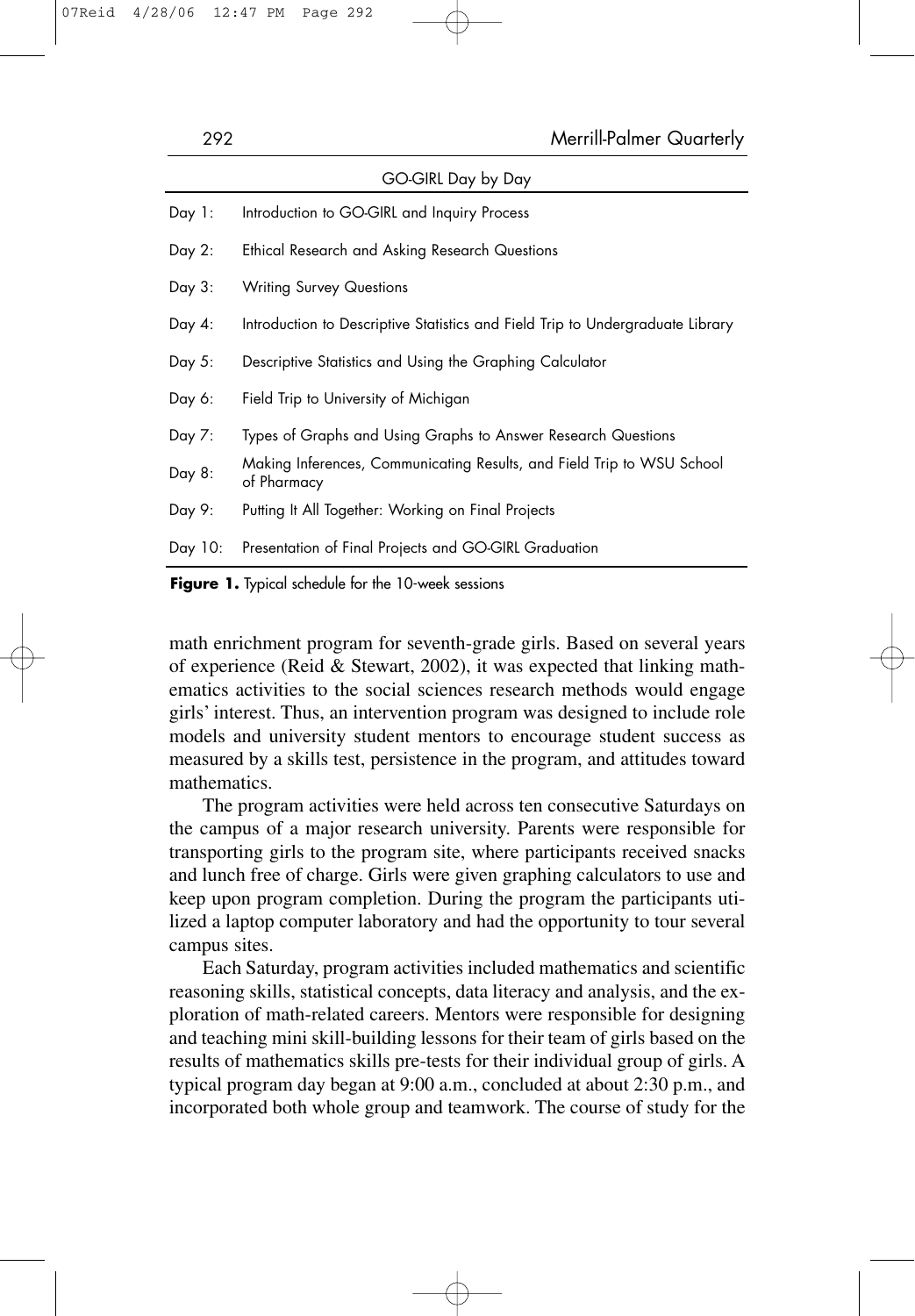10-week session reflected the vision for school mathematics articulated in the *Principles and Standards for School Mathematics* (National Council of Teachers of Mathematics, 2000) for data analysis, communication, and representation for grades 6–8 (see Figure 1).

The program established a collaborative environment through the use of small groups and single-sex participants, that is, only girls (the university mentors could be female or male). The seventh-grade girls and mentors worked in research teams that comprised two university students and three to four seventh graders. Teams worked together to complete a research project investigating a topic of interest. The project included designing a survey, collecting data, and using descriptive and inferential statistical techniques. The program organizers also brought senior-level researchers and female scientists to talk with girls and provide role models and introductions to career options.

#### **Method**

#### *Participants*

*Seventh-grade girls.* In the first two terms of the program (academic year 2002–2003), 74 seventh-grade girls participated; 71 girls completed the program. Approximately 70% came from urban public schools, while 30% attended suburban or private schools. In terms of race-ethnicity, 38 (51%) were African American, 15 (20%) were Caucasian, 5 (6.8%) were Asian American, 1 (1%) was Latina, and 15 (20%) were self-identified multiracial; data were incomplete for 2 girls. Among the 15 girls reporting multiple ethnic backgrounds, the majority reported some African American background.

Although it was suggested that girls interested in participating should have at least a B- average, no corroboration of the self-reported grades was obtained. Instead, the results of the 32-item mathematics skills test given pre-program indicated that girls entered the program with a wide range of skill levels. The girls'scores on the pre-test ranged from 3 to 24 items correct, which prompted us to disaggregate the data by entry-level skills.

Group data for the first year of implementation was disaggregated by pre-test data into three equivalently numbered categories: low, middle, and high. Girls with scores below 8.5 were assigned to the "low" group (*n* = 24), girls with scores between 9 and 13.5 were assigned to the "middle" group  $(n = 23)$ , and girls with scores of 14 or above were assigned to the "high" group  $(n = 24)$ . There was also evidence of disparity in the school settings from which girls came in terms of access to resources and the curriculum objectives.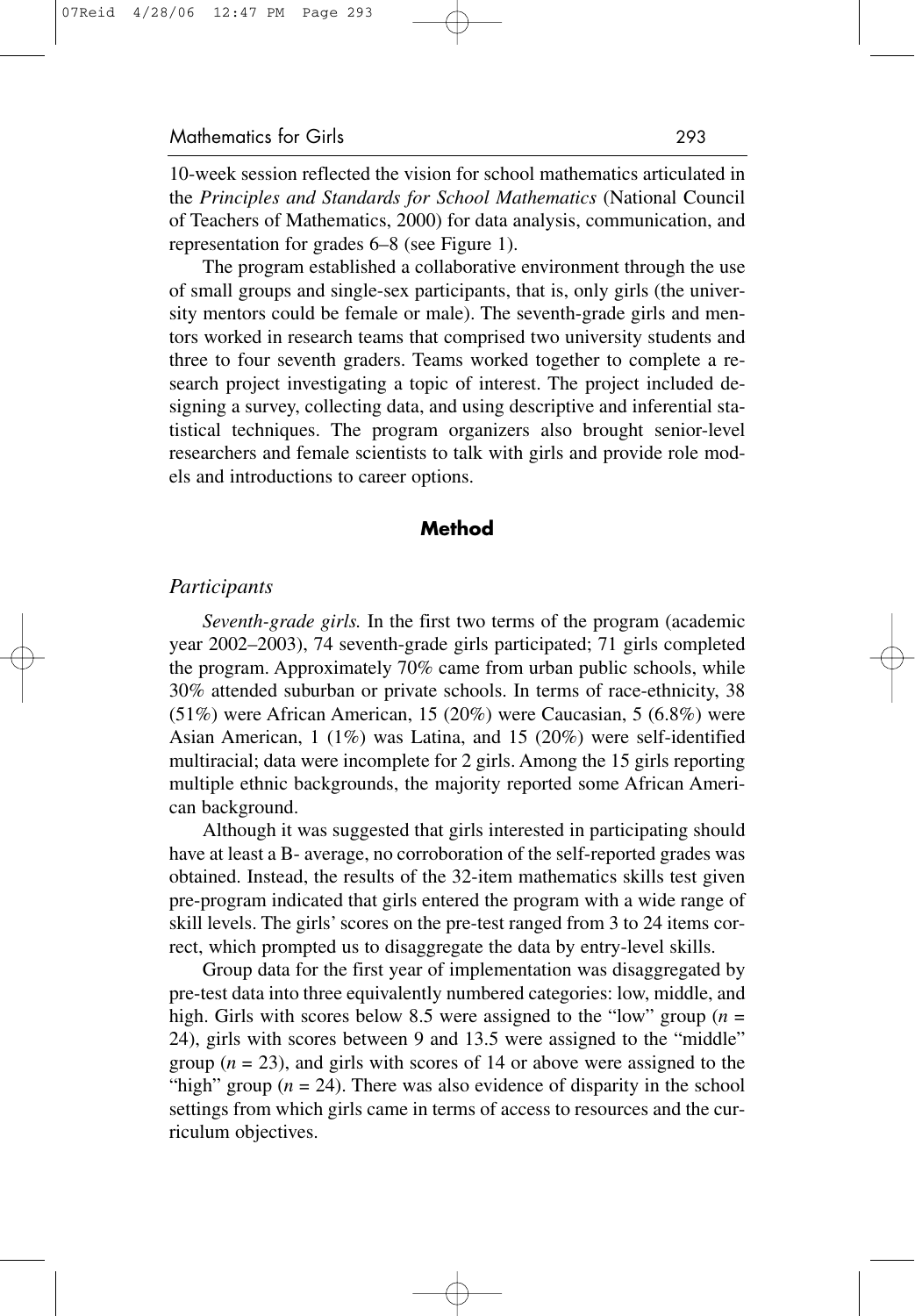*University student mentors.* Thirty-five university students participated in the service-learning courses offered in the academic year. Twenty of the mentors were enrolled in a teacher preparation program; fifteen were enrolled in liberal arts courses. Two teacher candidates were male, the others were female; all fifteen liberal arts students were female. The teacher candidates were primarily graduate students, with a median age of 27 years ( $M = 30$  years). The majority of the liberal arts students were undergraduates, with a median age of 21.5 years  $(M = 24$  years). The mentors differed by ethnic identity: 70% of the teacher candidates self-identified themselves as White, 5% African American, 10% Arab American, 10% multiracial, and 5% other; 33% of the liberal arts students identified as White, 33% African American, 20% multiracial, and 13% Asian American.

The majority of the teacher candidates were graduate students seeking a career change and entering mathematics education; on the other hand, the majority of the liberal arts students were traditional-age undergraduate students in psychology and/or women's studies. All of the university student mentors had prerequisite statistics or mathematics classes, and each mentor group participated in an orientation session prior to the beginning of the program. Mentors also attended a weekly seminar at their respective universities in addition to the Saturday sessions with the girls.

The interaction of university students from multiple disciplines extended the meaning of community. Thus, community service learning involved not only partnering university student mentors with the middle school girls but also partnering graduate students with undergraduates crossing university connections, disciplinary boundaries, age, and social class lines.

#### *Measures*

*Mathematical confidence and skills.* The subscale for confidence was taken from the Fennema-Sherman Mathematics Attitudes Scales and was included in the pre-program survey administered to the 7th grade girls. This subscale consists of 5 items with which students could indicate their agreement or disagreement, from a range of 1 (strongly disagree) to 5 (strongly agree). Sample statements include "I can get good grades in mathematics" and "I think I can handle more difficult mathematics."

A mathematics skills assessment measure was constructed with questions modeled after the statistics and probability items on the eighth-grade mathematics educational test administered by the Michigan State Department of Education. The skills assessed included interpreting graphical rep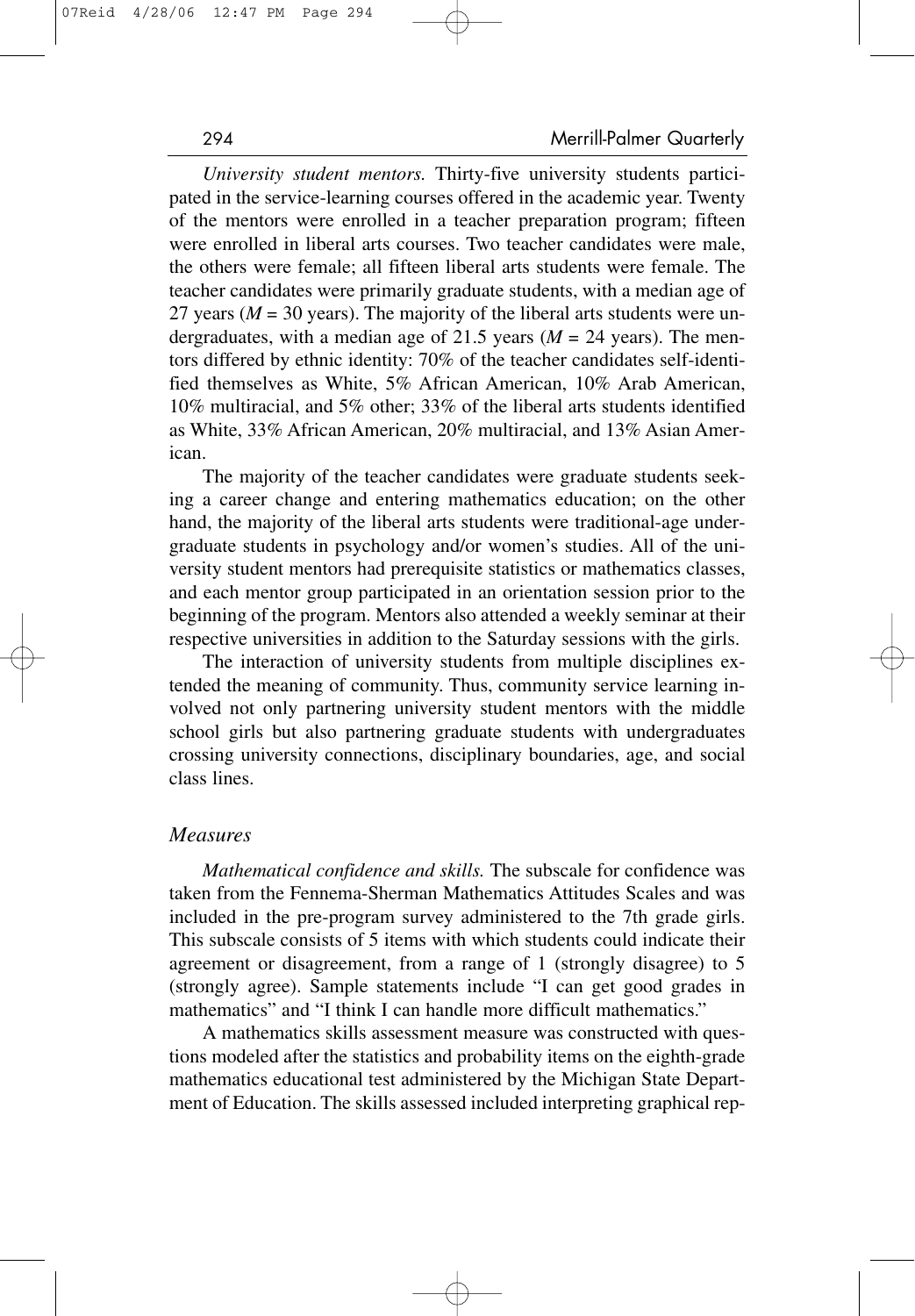resentations and demonstrating knowledge and application of descriptive statistics. Items measuring students' understanding of rational number concepts were also included. This measure consisted of 32 items ranging in level of difficulty from easy to difficult.

Additional data were collected documenting the girls' confidence from the participants' journal entries during the program and from the post-program survey completed by the participants' parents. Parents responded to both open-ended and scaled response questions at the closing reception. Qualitative data were subjected to textual content analysis using NVivo software, whereby evolving "nodes" were used to mark relevant concepts based on participant responses for each question.

*Educational aspirations and career goals.* Both open-ended and structured questions about career goals and educational aspirations were constructed to determine how the students felt about education and careers before and after participating in the program. Students were asked to estimate the number of years and degrees they might pursue as well as specific career goals. For the educational aspirations, goals were scaled from 1 to 9, with scores from 1 to 5 indicating grade school to high school graduation and scores of 6 to 9 designating 2-year college graduation to professional degrees.

*Mentoring and program perceptions.* Girls were asked to write journal entries in which they answered clusters of open-ended questions regarding aspects of the mentoring relationship and about their program experience. Entries were collected four times during the 10-week program. In the journal prompts, participants were asked to reflect upon the activities, the mentors, and group interactions.

# *Procedures*

Girls were recruited directly through contacts with teachers, ministers, community groups, and university newsletters. The program required interested girls to submit an application with a brief personal statement and a recommendation from a teacher or another adult. On entry into the program, girls were given a mathematics skills assessment test and completed an attitudinal survey about school, career, and educational aspirations as well as other issues. A research assistant assigned to the project administered the instruments. The seventh-grade girls completed pre- and postprogram surveys and answered journaling prompts throughout the program. Informed consent was obtained from all participants (girls, parents/guardians, and mentors) during the program orientation.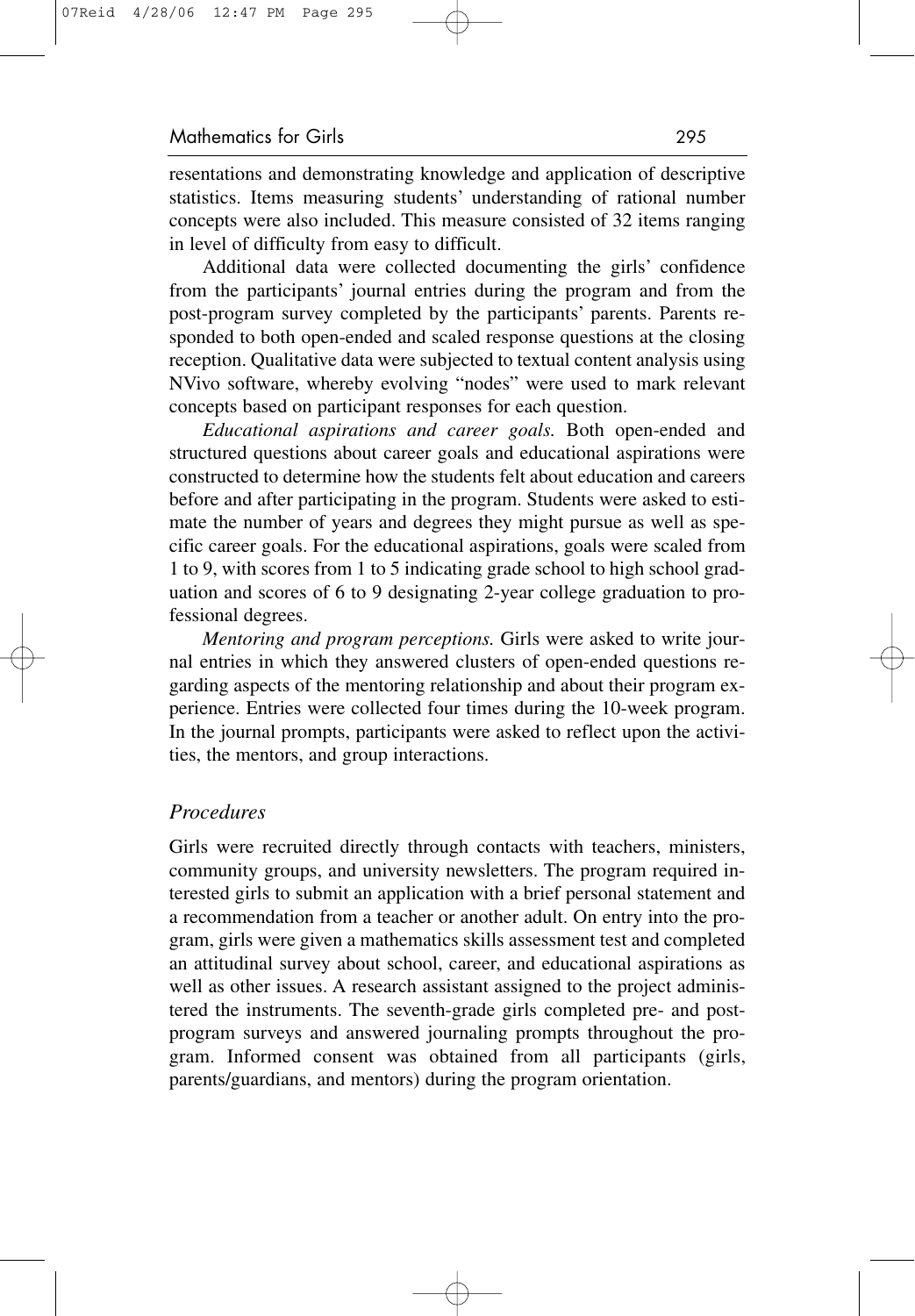Repeated-measures analyses of variance were conducted on the Fennema-Sherman mathematics confidence subscale, questions regarding educational aspirations, and scores on the mathematics competence assessment, with time as the within-subject factor.

#### **Results**

#### *Mathematical Confidence and Skill*

The analysis of Fennema-Sherman subscale of mathematical confidence supported the hypothesis that the program would increase girls' confidence in mathematics. The data indicated that there was a significant increase from pre-test to post-test:  $M = 4.05$  and  $4.14$ ,  $SD = .59$  and  $.57$ , respectively,  $F(1, 73) = 4.36$ ,  $p < .05$ .

The mathematics skill assessment given pre- and post-test also supported the hypothesis predicting improvement in mathematical skill level. The girls demonstrated an improvement in mathematical skills; their scores on the mathematical skill measure constructed from eighth-gradelevel mathematics problems increased almost 4 points. This pre- to posttest increase was significant:  $M = 11.8$  and  $15.14$ ,  $SD = 5.34$  and  $6.51$ , respectively;  $F(1, 70) = 45.5$ ,  $p < .000$ . In addition to the significant increase across participants, data disaggregated by groups (low, medium, and high) provide evidence that girls at each entry level demonstrated gains during the program.

Box plots graphically represent the change in the distribution of preand post-program scores for each group and show both an upward shift in the range of scores and an increase in median scores across all levels. Students in the top two quartiles at each level also showed increased skill levels. For example, for students who were assigned to the "low" group based on their pre-test scores, the median post-program score increased from 6.5 to 9.5, which means that more than 50% of the girls achieved a score that was above the maximum pre-test score  $(8.5)$  for that group (see Figures  $2-4$ ).

#### *Educational Aspirations and Career Goals*

Pre- and post-test program comparisons showed no change in educational and career aspirations. The failure to find an increase in aspiration is due to a ceiling effect caused by high pre-test scores; the girls' mean pre-test score was 7.89 (a score of 7 indicated 4-year college or more); the posttest mean score was 8.01 (a score of 8 indicated a postgraduate degree);  $F(1, 71) = .61, p = .44.$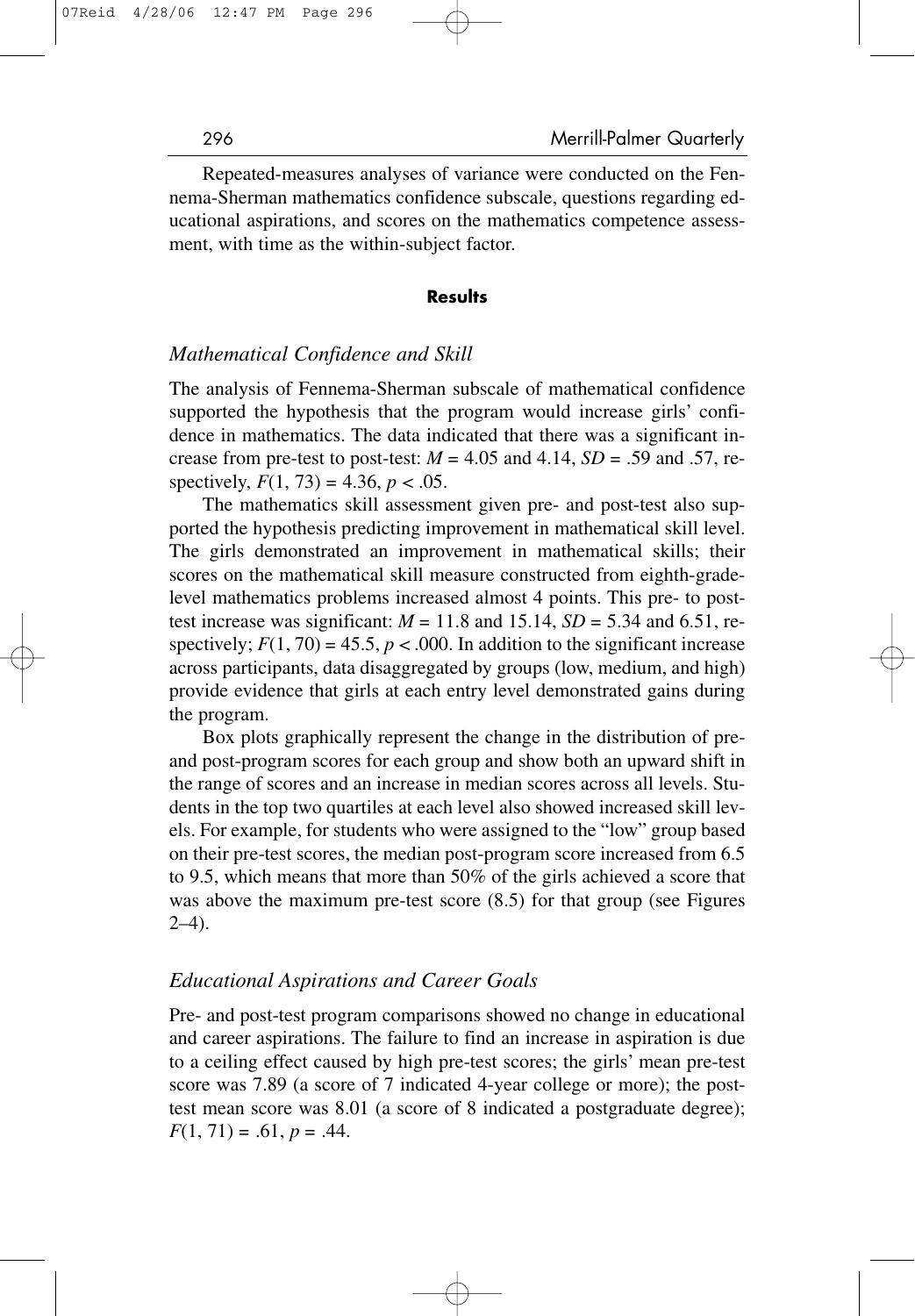

**Figure 2.** Pre- and post-program test scores for low group

The girls' journal reports also indicate that the commitment to education and career goals expressed by participants pre-program was reinforced through the GO-GIRL program. In particular, some girls wrote that they were thinking more about their future. One girl wrote, "I'm not really sure what I want to be, but I really want to do something that involves math and science." Another girl echoed this commitment to new educational goals: "The activity where you see what your future job is and stuff like that really helped me understand what my future might be like."

On the post-program survey, parents reported not only that the program increased their daughters' perception of their mathematical abilities and confidence in mathematics and science but also that they believe the GO-GIRL experience translated to their daughters' ongoing academic success. When specifically asked about their daughters' mathematics grades, parents reported that their daughters were receiving A's and B's and some C's in their mathematics classes; these grade reports represent either no change or improvement in school performance.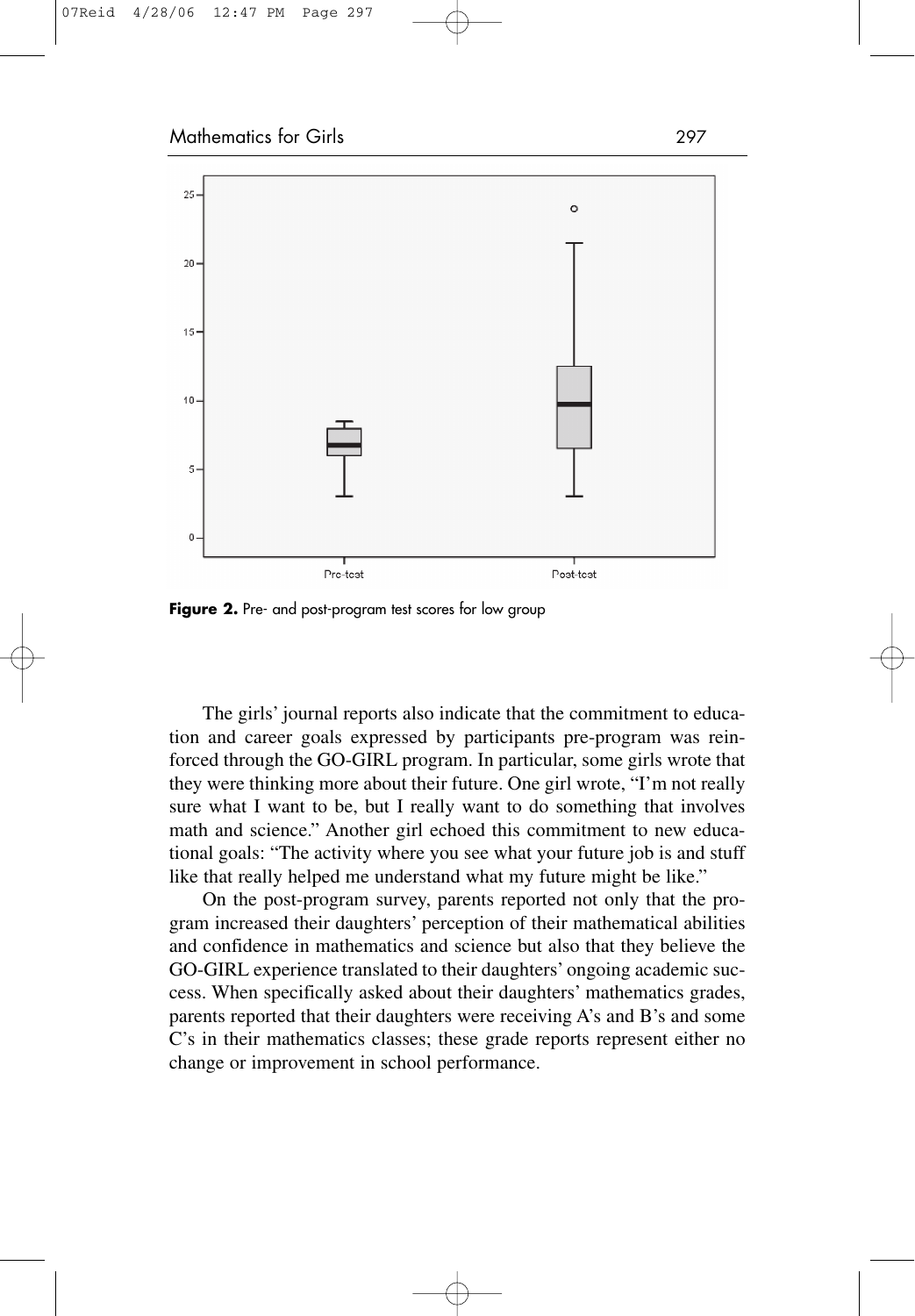

**Figure 3.** Pre- and post-program test scores for middle group

## *Benefits of Mentors and Small Groups*

Journal responses support our expectations that the mentoring relationship contributed to increased mathematics confidence and competence for the girls. Participants identified both the instrumental (i.e., specific skill building) and the relational (i.e., social and emotional) mentoring aspects of the program. They identified their mentors as friends (81.1%) and as teachers  $(25.7\%)$ .

Content analysis of the journals further documents that participants viewed their mentors in an instrumental role, with 95.9% of participants reporting that their mentors provided academic assistance (help with mathematics skills, technology use), and also viewed them in a relational role, with 41.9% reporting that their mentors provided social support (advice about school, friendship, preparing for college, and careers) and 9.5% reporting that their mentors also provided emotional support (just listening to girls, sharing of personal feelings). Here are some comments from the girls' journals:

• "My mentors help me by answering my questions, also by discussing the question so that we have a good understanding of what they are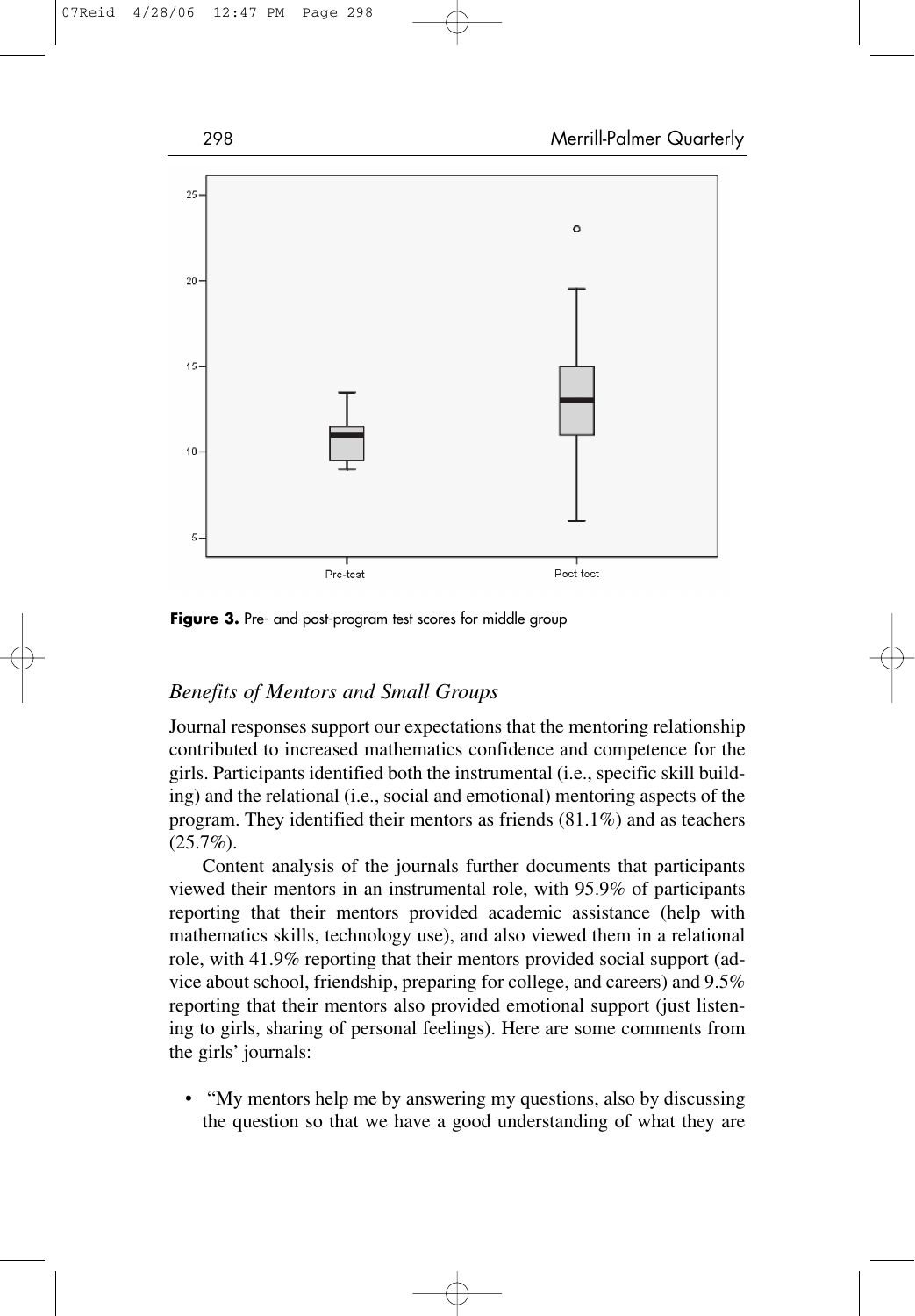

Figure 4. Pre- and post-program test scores for high group

asking. They also help by listening to our opinions and giving us theirs so that we know each other's point of view."

- "I've learned that there are SO many careers out there for me! A lot of them have to do with mathematics but if you can do well in school then you have a lifetime of choices waiting for you!"
- "[Mentors] listen to us when we need someone to talk to."

Journal responses also indicate that participants were overwhelmingly positive about the small collaborative group-learning environment, with 67 of the 74 (90.5%) participants characterizing it as beneficial. Three major themes emerged related to perceived benefits: it fosters equal participation, encourages the sharing of opinions and ideas, and allows girls to learn from each other.

## **Discussion**

The GO-GIRL program, designed to address the failure of girls to persist in mathematics and to pursue math-related careers, offers promise for success. Using elements that have been shown effective in other settings that is, single-sex participants (Haag, 1998; V. Lee & Marks, 1990), small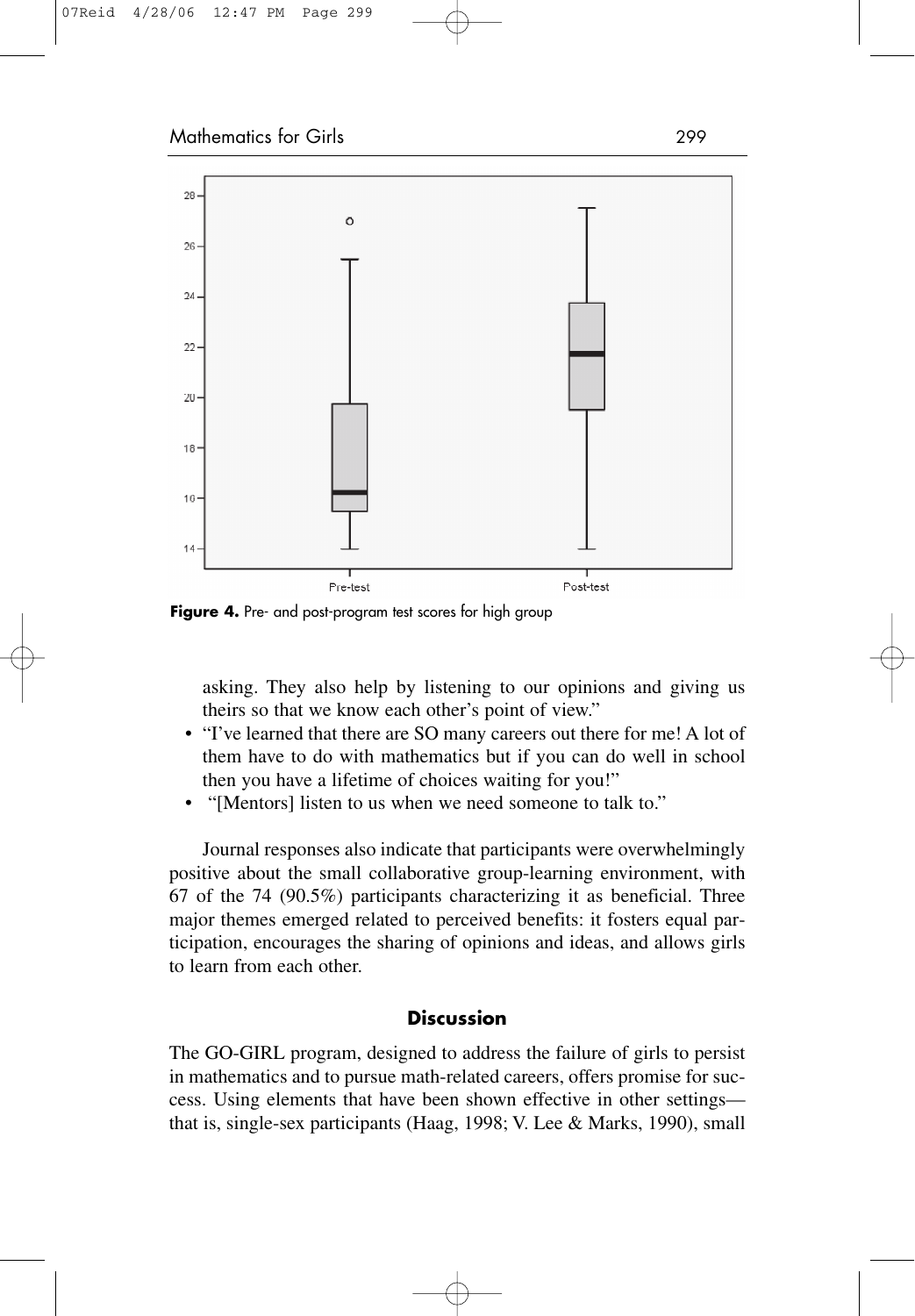learning groups (Fennema & Peterson, 1985), and role models and mentoring (Dubois, 2002; Freedman, 1993; Katayama, 2001; Philip & Hendry, 2000; Sullivan, 1996)—this implementation program provided training and support for the development of girls' mathematics skills, scientific thinking, and career planning.

Pre- and post-program comparisons indicate that GO-GIRL had a positive impact on participants' confidence in their ability to do well in mathematics. The positive relation between confidence and performance has been demonstrated in numerous studies (Eccles et al., 1983; National Science Foundation, 2000; Siegle & Reis, 1995). Similarly, there is also a positive relation between success and future attributions or expectation of success (Eccles, 1987). The GO-GIRL program was also effective in supporting girls' successful completion of a sophisticated project and, indeed, in increasing their mathematical skill set in the relatively short time frame of 10 weeks. This is encouraging, since the middle school years are a pivotal point for many girls and often the beginning of downward spiral of confidence and competence.

The program did not significantly increase the level of girls' educational or career aspirations. This appears to be a function of the high level that program participants already demonstrated on the pre-test measures. However, the girls' journal reports do suggest that the program activities and the experience of the close relationship with college student mentors, as well as the opportunity to meet with researchers who served as potential role models, supported the girls' high aspirations and encouraged them in the desired directions.

The qualitative data also serve to illuminate the fact that the program influenced participants' knowledge of and appreciation for "college life." Although the participants in the program already aspired to achieve a college education, they gained insights into what the college experience might entail and became more knowledgeable about the actual college experience. For example, one girl's response indicates that she gained awareness of university course offerings: "I have learned a lot from my mentors because they talk about their majors and what they do, why they like it." Other girls similarly voiced the notion that the program experience had provided information about the college: "I learned some more ways of how colleges function"; "Learning about State U. was helpful, cause I knew absolutely nothing about their college"; and "I learned a lot [in GO-GIRL] and college is a big step and I am glad to take it."

There was little to no attrition of girls from the program, and the weekly attendance was consistently high. The only external incentive provided for participation in the program was that the girls who completed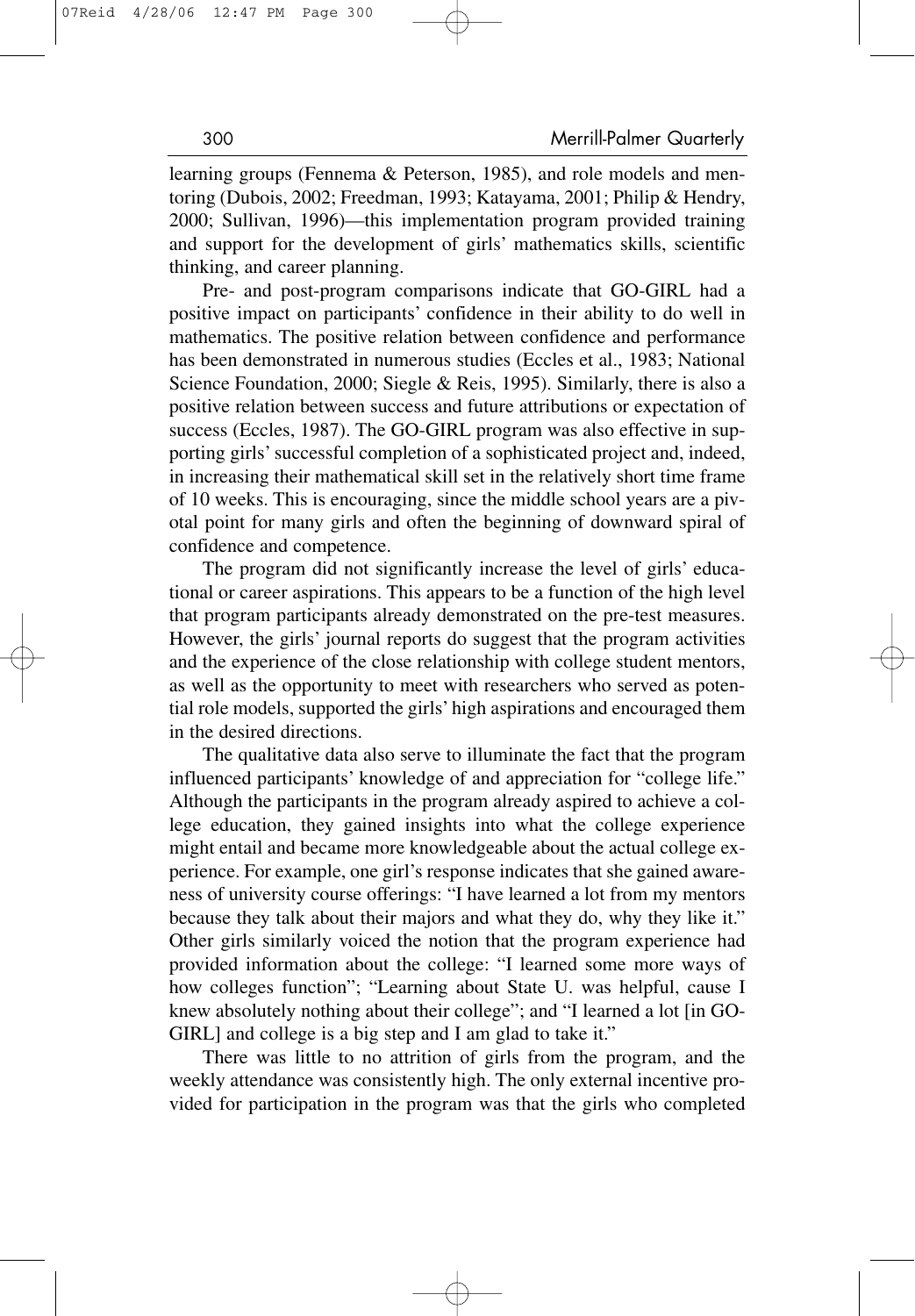the program received a high-school-level graphing calculator. Comments and journal entries from the girls and the mentors indicate that the commitment and persistence demonstrated by the girls was directly related to the sense of community that developed in the research teams over the course of the program. This closeness carried over after the program was completed, as most girls expressed a desire to remain in contact with their team members and mentors.

The influence of the mentors cannot be overstated; literally every girl mentioned, in one journal comment or another, the positive impact of the relationship with the college mentors. While not measured through either quantitative or qualitative strategies, it seems meaningful to report that at the closing meeting of each term, the close bond that had developed between mentors and girls was clearly in evidence. As described in the journals, the mentors served both instrumental and relational roles that were valued by the girls. Young adolescents rarely have the opportunity to interact with adults who have time, energy, and interest in talking with them and assisting them in ways important to them. The exchanges, of course, were also valuable for the university students, who were connected to a diverse group of youngsters in ways that were meaningful to their subject of study.

Although there are limitations to drawing conclusions from a naturalistic study without the benefit of a comparison sample, the findings from the participants in this program appear consistent with results obtained in research models. We also have confidence in our conclusions given that findings were similar across 2 years and 4 cohorts of girls. The post-program interviews with parents and girls suggest that participation in GO-GIRL had a positive effect on interpersonal and communication skills. In fact, many of the GO-GIRL participants remarked that the program helped them feel more confident about speaking up in classes as well as talking with their teachers. It is our continued responsibility to explore and research the effects of intervention programs that encourage the voices of young females from ethnic minority backgrounds to be heard in classrooms of today and in quantitative careers of tomorrow.

#### **References**

- Bae, Y., Smith, T. M., Pratt, R., & National Center for Education Statistics. (1997). *Women in mathematics and science.* Washington, DC: National Center for Education Statistics U.S. Dept. of Education Office of Educational Research and Improvement. For sale by the U.S. G.P.O. Supt. of Docs.
- Brush, L. R. (1979). Avoidance of science and stereotypes of scientists. *Journal of Research in Science Teaching, 16*(3), 237–241.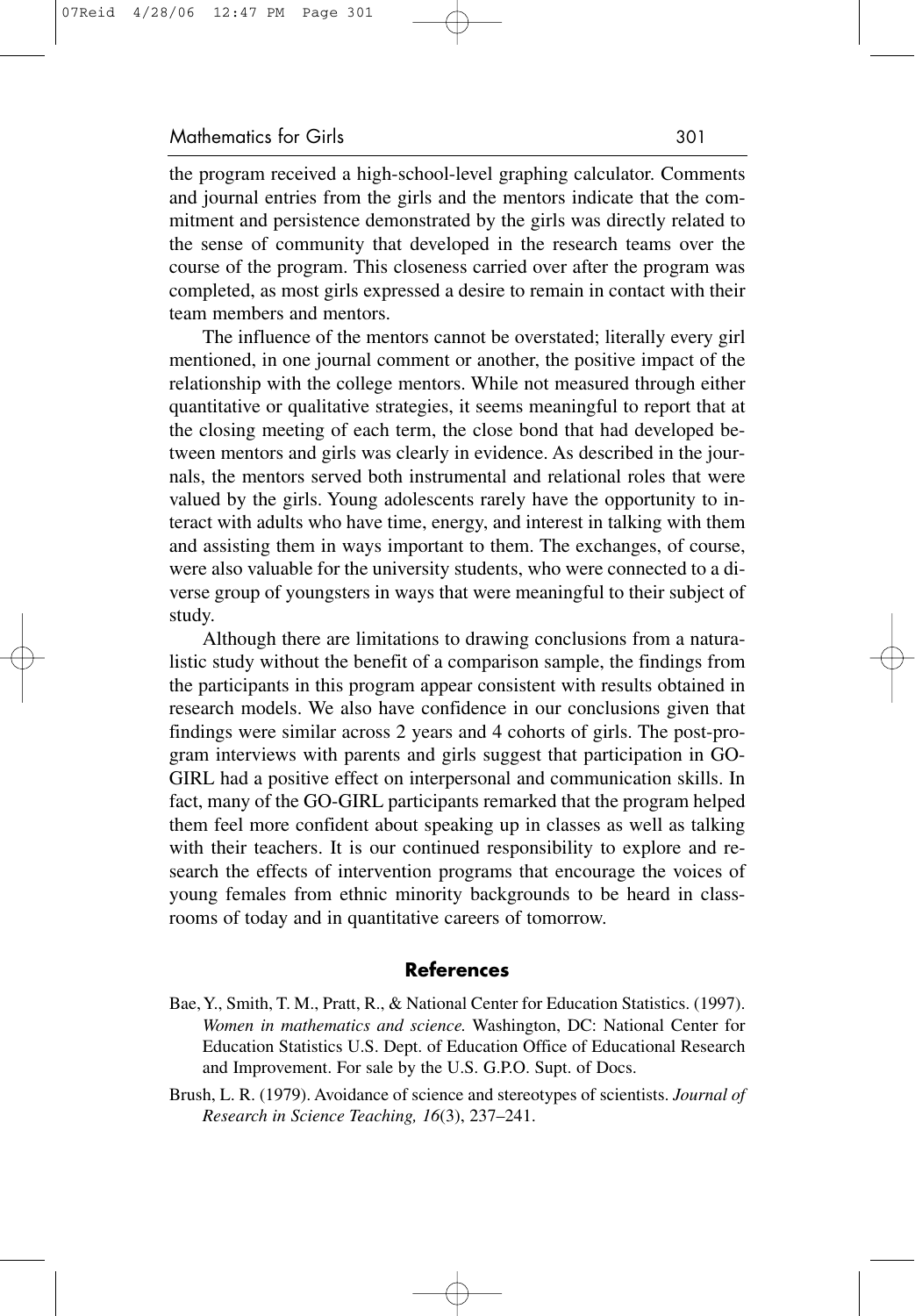- Campbell, P. B. (1995). Redefining the "girl problem in mathematics." In W. G. Secada, E. Fennema, & L. B. Adajian (Eds.), *New directions for equity in mathematics education* (pp. 225–241). New York: Cambridge University Press.
- Clewell, B. C., Anderson, B. T., & Thorpe, M. E. (1992). *Breaking the barriers: Helping female and minority students succeed in mathematics and science.* San Francisco, CA: Jossey-Bass.
- College Board Online. (1997). "Table 18." Princeton, NJ: Educational Testing Service.
- Cooper, J., Hall, J., & Huff, C. (1991). Situational stress as a consequence of sexstereotyped software. *Personality and Social Psychology Bulletin, 16,* 419–429.
- DuBois, D. (2002). Life imitates (and informs) meta-analysis: A participatory approach to increasing understanding of effective youth mentoring practices. *Journal of Prevention and Intervention in the Community: Special Issue: Community interventions to create change in children, 24,* 3–15.
- Eccles, J. S. (1984). Sex differences in mathematics participation. In M. Steinkamp & M. Maehr (Eds.), *Women in science* (pp. 93–138). Greenwich, CT: JAI Press.
- Eccles, J. S. (1987). Gender roles and women's achievement-related decisions. *Psychology of Women Quarterly, 11,* 135–171.
- Eccles, J. S. (1997). User-friendly science and mathematics: Can it interest girls and minorities in breaking through the middle school wall? In D. Johnson (Ed.), *Minorities and girls in school: Effects on achievement and performance* (pp. 65–104). Thousand Oaks, CA: Sage.
- Eccles, J. S., Adler, T. F., Futterman, R., Goff, S. B., Kaczala, C. M., Meece, J. L., & Midgley, C. M. (1983). Expectancies, values, and academic behaviors. In J. T. Spence (Ed.), *Perspectives on achievement and achievement motivation* (pp. 75–146). San Francisco: Freeman.
- Fennema, E. (1996). Mathematics, gender, and research. In G. Hanna (Ed.), *Toward gender equity in mathematics education* (pp. 9–26). Dordrecht: Kluwer.
- Fennema, E., & Peterson, P. L. (1985). Autonomous learning behavior: A possible explanation of gender-related differences in mathematics. In L. C. Wilkinson & C. B. Marrett (Eds.), *Gender-related differences in classroom interactions* (pp. 17–35), New York: Academic Press.
- Freedman, M. (1993). *The kindness of strangers: Adult mentors, urban youth, and the new voluntarism.* San Francisco: Jossey-Bass.
- Gavin, K., & Reis, S. (2003). Helping teachers to encourage talented girls in mathematics. *Gifted Child Today, 26*(1), 32–44.
- Gilbert, M. C. (1996). Attributional patterns and perceptions of math and science among fifth-grade through seventh-grade girls and boys. *Sex Roles, 35*(7–8), 489–506.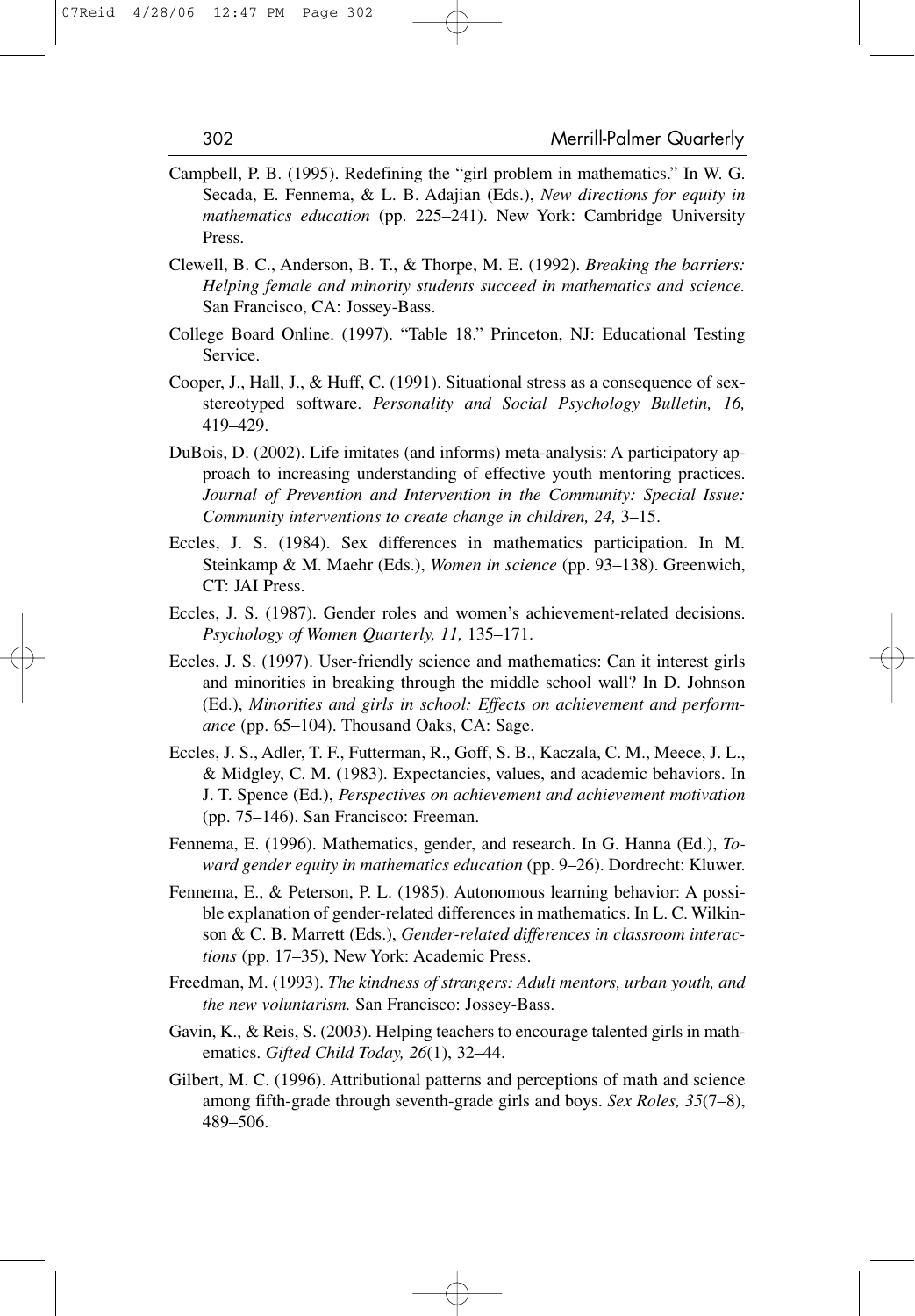- Haag, P. (1998). Single-sex education in grades K–12: What does the research tell us? In *Separated by sex: A critical look at single-sex education for girls.* Washington, DC: American Association of University Women Educational Foundation.
- Hill, S. T. (2002). *Science and engineering degrees: 1966*–*2000* (No. NSF 02- 327). Arlington, VA: National Science Foundation Division of Resources Statistics.
- Hoffmann, L., & Haussler, P. (1998). *An intervention project promoting girls' and boys' interest in physics.* Paper presented at the Seoul Conference on Interest in Gender, Kiel.
- Kardash, C. A. M. (2000). Evaluation of undergraduate research experience: Perceptions of undergraduate interns and their faculty mentors. *Journal of Educational Psychology, 92,* 191–201.
- Katayama, A. D.(2001). Bi-modal instructional practices in educational psychology: Mentoring and traditional instruction. *Journal of Instructional Psychology, 28,* 171–177.
- Kota, S. (2001). Affect and problem solving performance: Modeling relationships. *Dissertation Abstracts International Section A: Humanities and Social Sciences, 61*(10-A), 3931.
- Kusimo, P., Carter, C., & Keyes, M. (1999). *I'd like to go to Harvard but I don't know where it is: Bridging the gap between reality and dreams for adolescent African American girls.* Paper presented at the Annual Meeting of the American Research Association, Montreal, Quebec, Canada. (ERIC Document Reproduction Service No. ED439205)
- Leder, G. C. (1992). Mathematics and gender: Changing perspectives. In D. A. Grouws (Ed.), *Handbook of research on mathematics teaching and learning* (pp. 597–622). New York: Macmillan.
- Lee, J. D. (1998). Which kids can "become" scientists? Effects of gender, selfconcepts, and perceptions of scientists. *Social Psychology Quarterly, 61*(3), 199–219.
- Lee, V., & Marks, H. (1990). Sustained effects of the single-sex secondary school experience on attitudes, behaviors, and values in college. *Journal of Educational Psychology, 82*(3), 578–592.
- National Council of Teachers of Mathematics. (2000). *Principles and standards for school mathematics.* Reston, VA: National Council of Teachers of Mathematics.
- National Research Council. (1989). *Everybody counts: A report to the nation on the future of mathematics education.* Washington, DC: National Academy Press.
- National Science Board. (2003). *The science and engineering workforce: Realizing America's potential* (NSB Publication No. nsb03-69). Washington, DC: National Science Foundation.